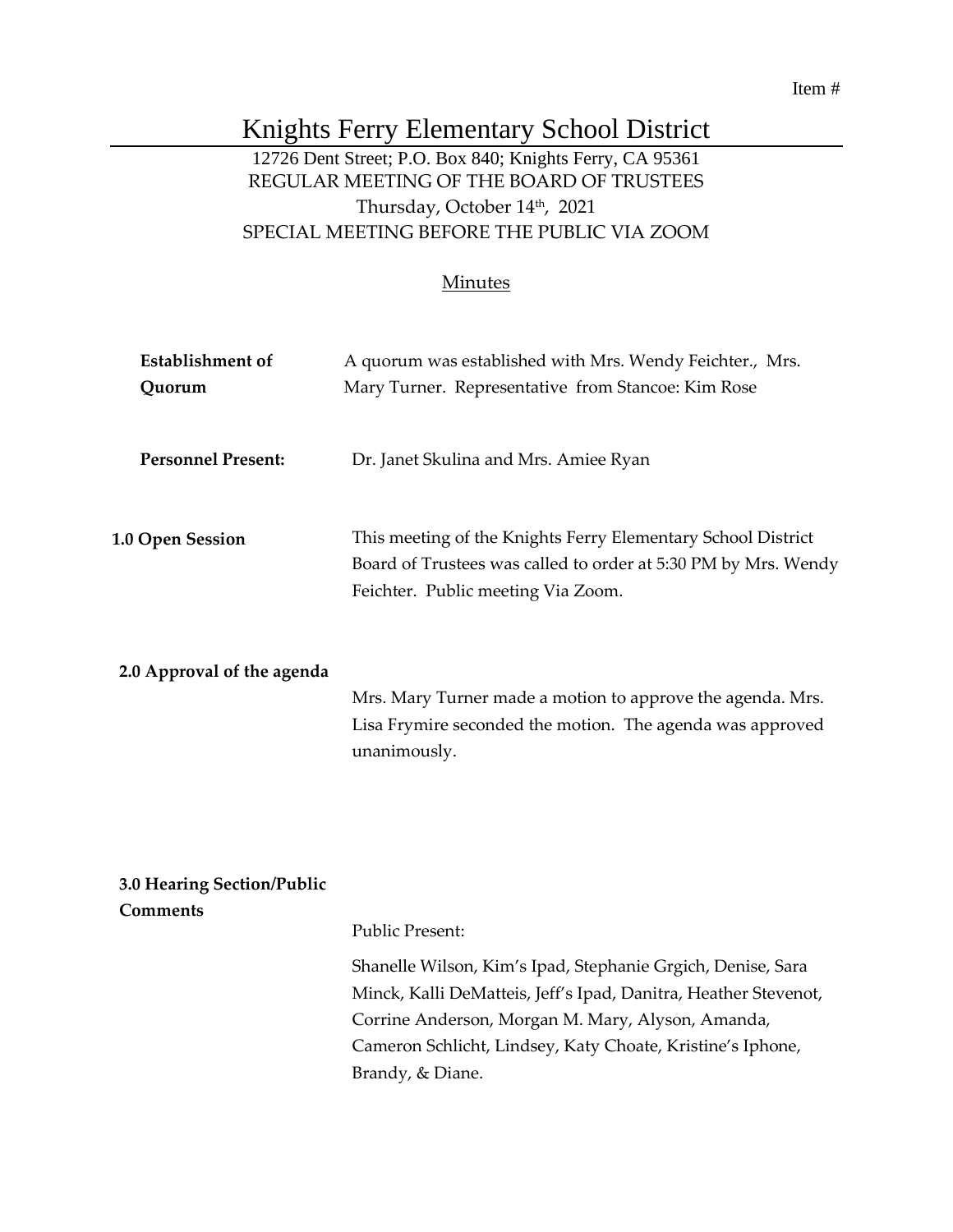Shanelle Wilson would like to address the board. Stephanie Wucherer would like to address the Board. Danitra Would like to address the board. Sara Minck would like to address the board.

| <b>4.0 Consent Agenda</b> |                                                           |
|---------------------------|-----------------------------------------------------------|
| 4.1 Approval of Minutes   |                                                           |
| 4.2 Bills & Warrants      |                                                           |
| 4.3 Interdistricts        | Mrs. Mary Turner made a motion to approve the Consent     |
| <b>4.4 Board Policies</b> | agenda. Mrs. Kim Rose seconded the motion. The agenda was |
|                           | approved unanimously.                                     |

| <b>5.0 Discussion Items</b><br>5.1 Dress Code | Some parents have requested that the District review the<br>current dress code.                                                 |
|-----------------------------------------------|---------------------------------------------------------------------------------------------------------------------------------|
| 6.0 Action Items                              | Kim would like to address the board regarding the current<br>Dress code.                                                        |
| <b>6.1 Virtual Board Meetings</b>             | The Governor's Executive Order N-35-20 and AB 361<br>allows school boards to continue to meet virtually.                        |
|                                               | This Item will be on every agenda for approval and must<br>be approved for every meeting.                                       |
|                                               | Mrs. Mary Turner made a motion to approve the Virtual<br>Board Meetings, Mrs. Kim Rose Seconded the motion.<br>Motion Approved. |
|                                               | Ayes-WF, MT                                                                                                                     |
|                                               | $No-0$                                                                                                                          |
|                                               | Absent $-0$                                                                                                                     |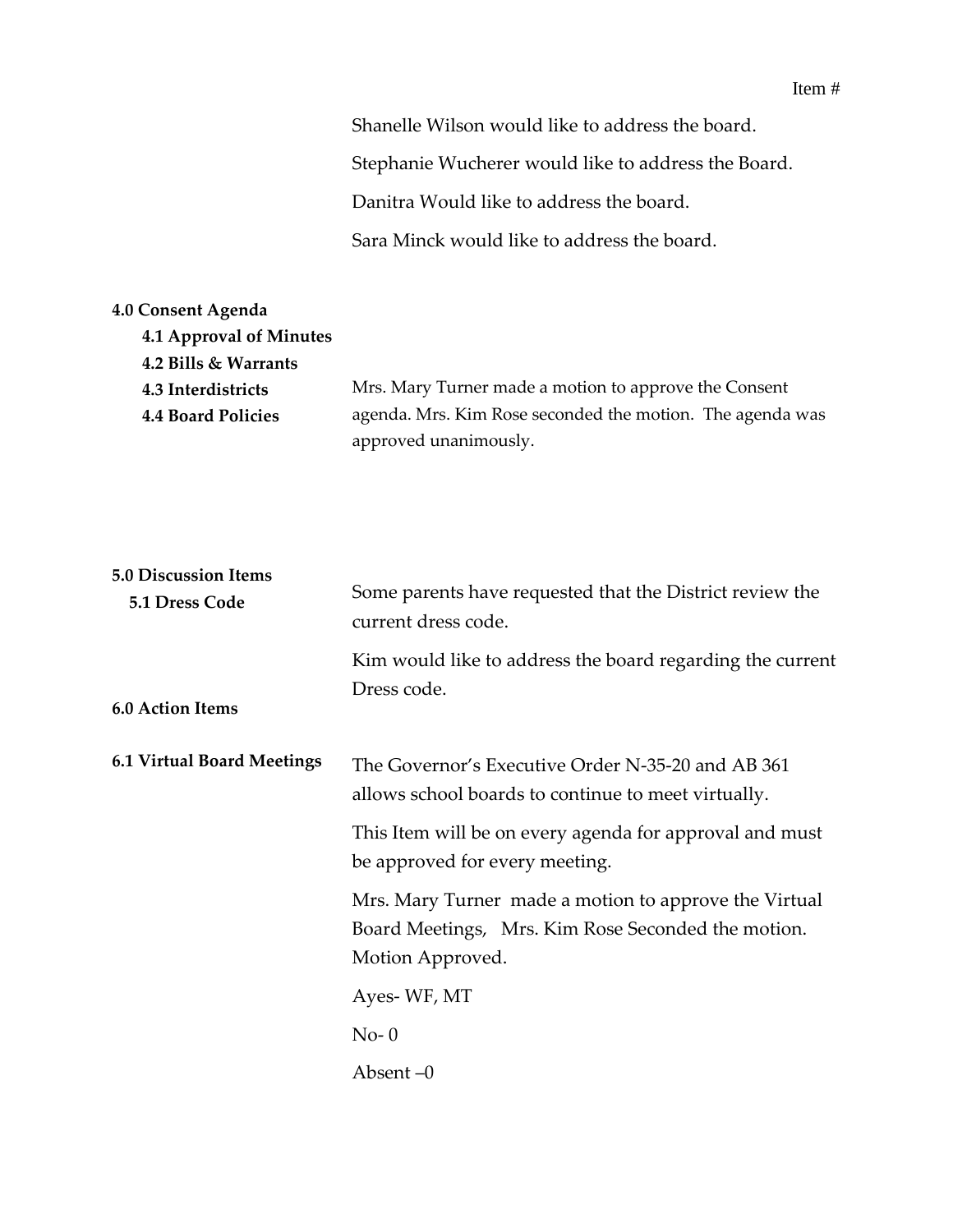| 6.2 Appointment of One<br><b>Board Member</b>            | Pending the approval by the County Commission on<br>School Organization, the Knights Ferry School Board will<br>move to three trustees instead of five. At this time we have<br>now two vacant board seats available after the resignation<br>of Mrs. Mary Turner. The knights ferry school board will<br>appoint Mrs. Denise Cassinetto and Mrs. Carla Doshas. |
|----------------------------------------------------------|-----------------------------------------------------------------------------------------------------------------------------------------------------------------------------------------------------------------------------------------------------------------------------------------------------------------------------------------------------------------|
|                                                          | Mrs. Kim Rose made a motion to approve the<br>Appointment of New Board Members. Mrs. Mary Turner<br>Seconded the motion. Motion Approved.                                                                                                                                                                                                                       |
|                                                          | Ayes-WF, MT                                                                                                                                                                                                                                                                                                                                                     |
|                                                          | $No-0$                                                                                                                                                                                                                                                                                                                                                          |
|                                                          | Absent $-0$                                                                                                                                                                                                                                                                                                                                                     |
| 6.3 Approval of the ESSER<br><b>III Expenditure Plan</b> |                                                                                                                                                                                                                                                                                                                                                                 |
|                                                          | The ESSER III Expenditure Plan details goals and objectives of<br>expenditures of federal dollars under the ESSER III.                                                                                                                                                                                                                                          |
|                                                          | Mrs. Kim Rose made a motion to approve the ESSER III. Mrs.<br>Mary Turner Seconded the motion. Motion Approved.                                                                                                                                                                                                                                                 |

Ayes- WF, MT

No- 0

Absent –0